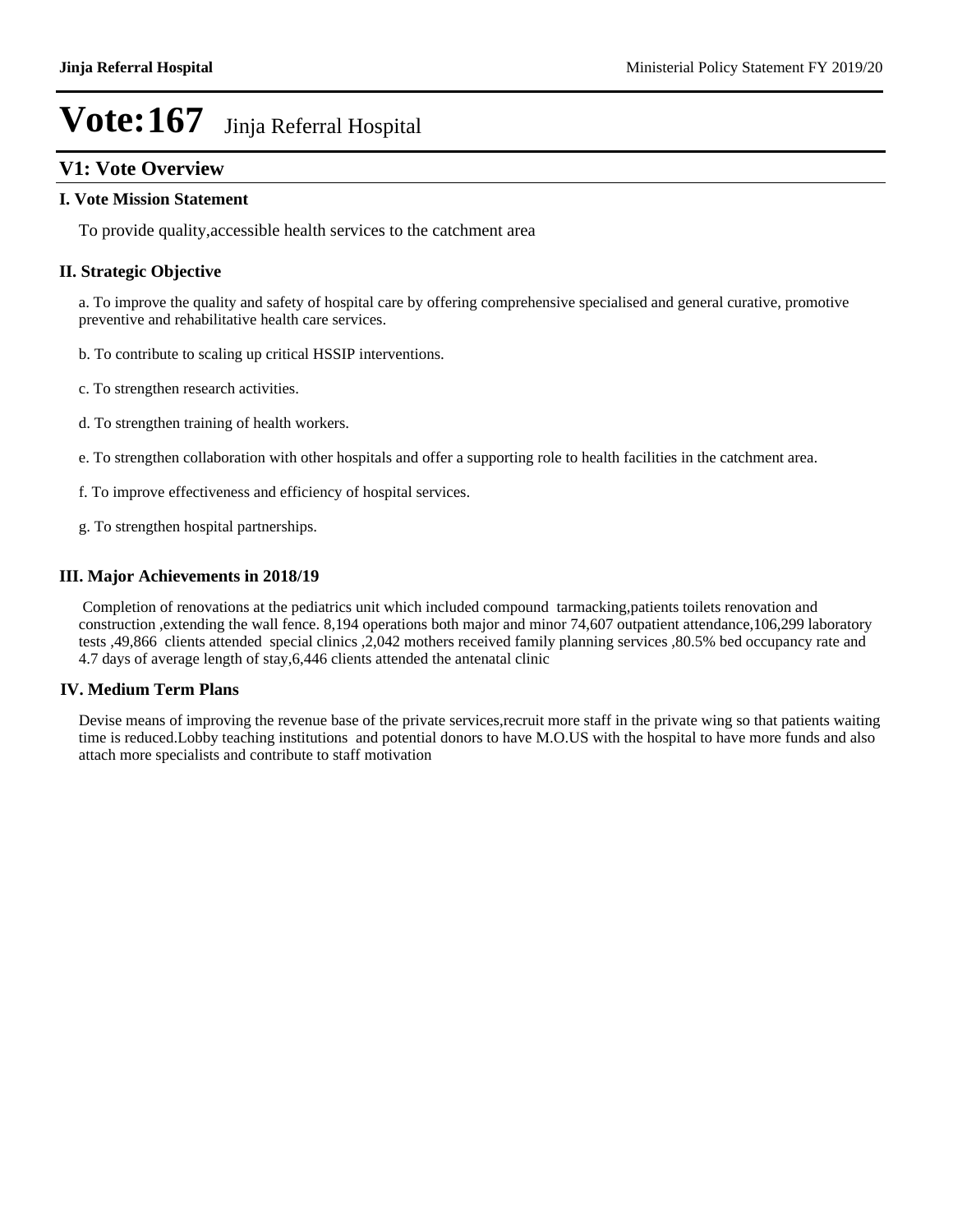# **V. Summary of Past Performance and Medium Term Budget Allocations**

**Table 5.1: Overview of Vote Expenditures (UShs Billion)**

|                  | 2018/19                                              |                    |               |                                           | <b>MTEF Budget Projections</b> |         |         |         |         |
|------------------|------------------------------------------------------|--------------------|---------------|-------------------------------------------|--------------------------------|---------|---------|---------|---------|
|                  |                                                      | 2017/18<br>Outturn | <b>Budget</b> | <b>Approved Expenditure</b><br>by End Dec | 2019/20                        | 2020/21 | 2021/22 | 2022/23 | 2023/24 |
| <b>Recurrent</b> | Wage                                                 | 3.517              | 6.783         | 2.640                                     | 6.783                          | 6.783   | 6.783   | 6.783   | 6.783   |
|                  | Non Wage                                             | 2.439              | 2.632         | 1.008                                     | 3.731                          | 3.731   | 3.731   | 3.731   | 3.731   |
| Devt.            | GoU                                                  | 1.371              | 1.300         | 0.387                                     | 1.488                          | 1.488   | 1.488   | 1.488   | 1.488   |
|                  | Ext. Fin.                                            | 0.000              | 0.000         | 0.000                                     | 0.000                          | 0.000   | 0.000   | 0.000   | 0.000   |
|                  | <b>GoU</b> Total                                     | 7.326              | 10.715        | 4.035                                     | 12.002                         | 12.002  | 12.002  | 12.002  | 12.002  |
|                  | <b>Total GoU+Ext Fin (MTEF)</b>                      | 7.326              | 10.715        | 4.035                                     | 12.002                         | 12.002  | 12.002  | 12.002  | 12.002  |
|                  | Arrears                                              | 0.505              | 0.738         | 0.428                                     | 0.098                          | 0.000   | 0.000   | 0.000   | 0.000   |
|                  | <b>Total Budget</b>                                  | 7.831              | 11.454        | 4.463                                     | <b>12.100</b>                  | 12.002  | 12.002  | 12.002  | 12.002  |
|                  | <b>A.I.A Total</b>                                   | 0.136              | 0.250         | 0.062                                     | 0.000                          | 0.000   | 0.000   | 0.000   | 0.000   |
|                  | <b>Grand Total</b>                                   | 7.967              | 11.704        | 4.525                                     | <b>12.100</b>                  | 12.002  | 12.002  | 12.002  | 12.002  |
|                  | <b>Total Vote Budget</b><br><b>Excluding Arrears</b> | 7.463              | 10.965        | 4.097                                     | 12.002                         | 12.002  | 12.002  | 12.002  | 12.002  |

## **VI. Budget By Economic Clasification**

**Table V6.1 2018/19 and 2019/20 Budget Allocations by Item**

|                                           |       |          | 2018/19 Approved Budget |              |        | 2019/20 Draft Estimates |              |
|-------------------------------------------|-------|----------|-------------------------|--------------|--------|-------------------------|--------------|
| <b>Billion Uganda Shillings</b>           | GoU   | Ext. Fin | AIA                     | <b>Total</b> | GoU    | Ext. Fin                | <b>Total</b> |
| <b>Output Class: Outputs Provided</b>     | 9.415 | 0.000    | 0.250                   | 9.665        | 10.552 | 0.000                   | 10.552       |
| 211 Wages and Salaries                    | 6.818 | 0.000    | 0.129                   | 6.947        | 6.844  | 0.000                   | 6.844        |
| 212 Social Contributions                  | 0.882 | 0.000    | 0.005                   | 0.886        | 1.054  | 0.000                   | 1.054        |
| 213 Other Employee Costs                  | 0.732 | 0.000    | 0.000                   | 0.732        | 1.119  | 0.000                   | 1.119        |
| 221 General Expenses                      | 0.091 | 0.000    | 0.043                   | 0.134        | 0.153  | 0.000                   | 0.153        |
| 222 Communications                        | 0.012 | 0.000    | 0.008                   | 0.020        | 0.021  | 0.000                   | 0.021        |
| 223 Utility and Property Expenses         | 0.497 | 0.000    | 0.000                   | 0.497        | 0.743  | 0.000                   | 0.743        |
| 224 Supplies and Services                 | 0.148 | 0.000    | 0.034                   | 0.182        | 0.223  | 0.000                   | 0.223        |
| 225 Professional Services                 | 0.000 | 0.000    | 0.020                   | 0.020        | 0.000  | 0.000                   | 0.000        |
| 227 Travel and Transport                  | 0.069 | 0.000    | 0.006                   | 0.075        | 0.172  | 0.000                   | 0.172        |
| 228 Maintenance                           | 0.159 | 0.000    | 0.005                   | 0.164        | 0.224  | 0.000                   | 0.224        |
| 273 Employer social benefits              | 0.008 | 0.000    | 0.000                   | 0.008        | 0.000  | 0.000                   | 0.000        |
| <b>Output Class: Capital Purchases</b>    | 1.300 | 0.000    | 0.000                   | 1.300        | 1.450  | 0.000                   | 1.450        |
| 281 Property expenses other than interest | 0.100 | 0.000    | 0.000                   | 0.100        | 0.100  | 0.000                   | 0.100        |
| 312 FIXED ASSETS                          | 1.200 | 0.000    | 0.000                   | 1.200        | 1.350  | 0.000                   | 1.350        |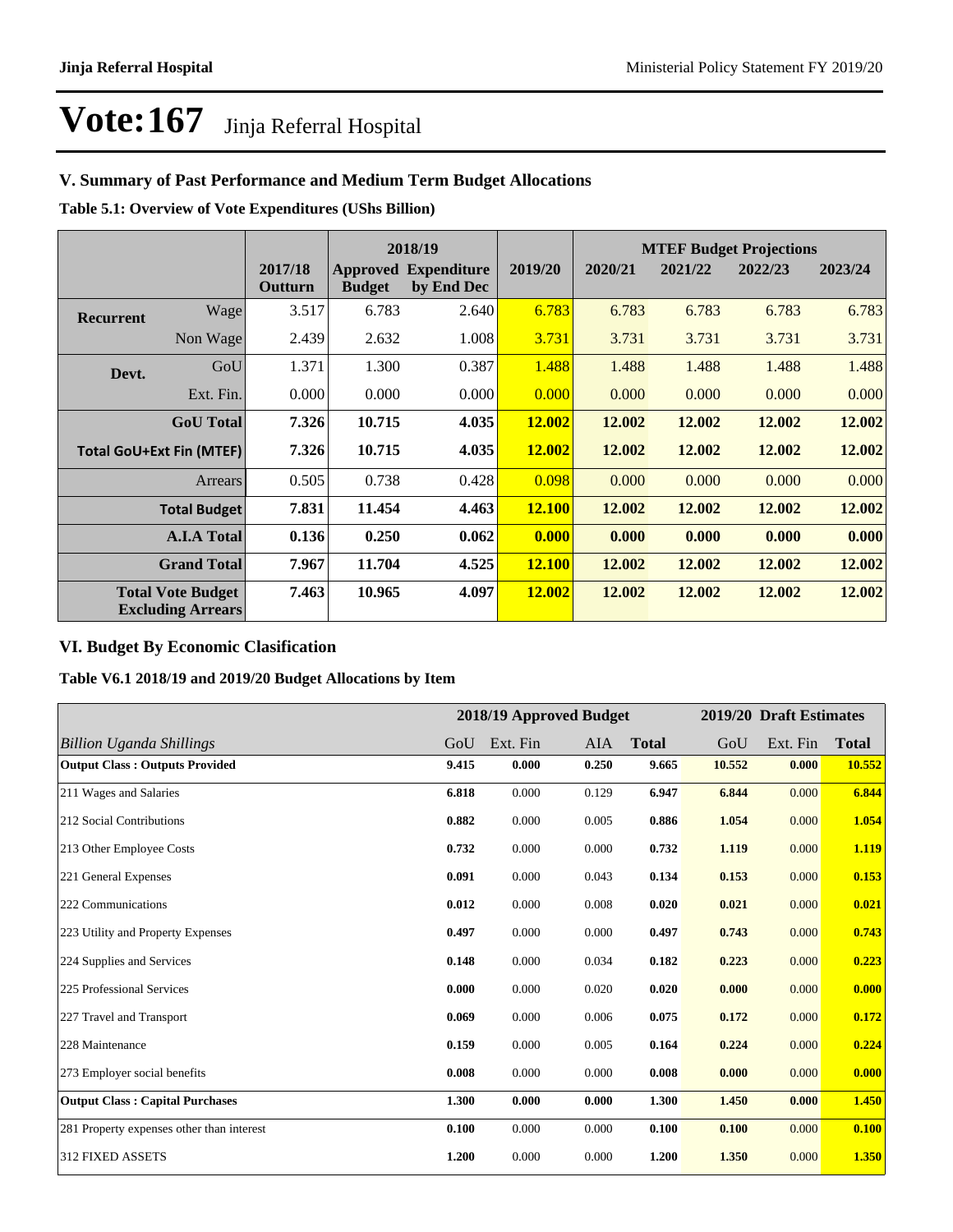| <b>Output Class: Arrears</b>   | 0.738  | 0.000 | 0.000 | 0.738  | 0.098  | 0.000 | 0.098  |
|--------------------------------|--------|-------|-------|--------|--------|-------|--------|
| 321 DOMESTIC                   | 0.738  | 0.000 | 0.000 | 0.738  | 0.098  | 0.000 | 0.098  |
| <b>Grand Total:</b>            | 11.454 | 0.000 | 0.250 | 11.704 | 12.100 | 0.000 | 12.100 |
| <b>Total excluding Arrears</b> | 10.715 | 0.000 | 0.250 | 10.965 | 12.002 | 0.000 | 12.002 |

### **VII. Budget By Programme And Subprogramme**

| Table V7.1: Past Expenditure Outturns and Medium Term Projections by Programme and SubProgramme |  |  |
|-------------------------------------------------------------------------------------------------|--|--|
|-------------------------------------------------------------------------------------------------|--|--|

| <b>Billion Uganda shillings</b>                          |                                     | FY 2018/19                |                                   |                                             | <b>Medium Term Projections</b> |         |         |         |
|----------------------------------------------------------|-------------------------------------|---------------------------|-----------------------------------|---------------------------------------------|--------------------------------|---------|---------|---------|
|                                                          | <b>FY 2017/18</b><br><b>Outturn</b> | Approved<br><b>Budget</b> | <b>Spent By</b><br><b>End Dec</b> | 2019-20<br><b>Proposed</b><br><b>Budget</b> | 2020-21                        | 2021-22 | 2022-23 | 2023-24 |
| 56 Regional Referral Hospital Services                   | 7.967                               | 11.704                    | 4.525                             | 12.100                                      | 12.002                         | 12.002  | 12.002  | 12.002  |
| 01 Jinja Referral Hospital Services                      | 6.092                               | 10.232                    | 4.138                             | 10.456                                      | 10.365                         | 10.365  | 10.365  | 10.365  |
| 02 Jinja Referral Hospital Internal Audit                | 0.505                               | 0.017                     | 0.000                             | 0.021                                       | 0.014                          | 0.014   | 0.014   | 0.014   |
| 03 Jinja Regional Maintenance                            | 0.000                               | 0.090                     | 0.000                             | 0.135                                       | 0.135                          | 0.135   | 0.135   | 0.135   |
| 1004 Jinja Rehabilitation Referral Hospital              | 0.731                               | 1.365                     | 0.363                             | 1.100                                       | 1.288                          | 1.388   | 1.488   | 1.488   |
| 1481 Institutional Support to Jinja Regional<br>Hospital | 0.640                               | 0.000                     | 0.025                             | 0.388                                       | 0.200                          | 0.100   | 0.000   | 0.000   |
| <b>Total for the Vote</b>                                | 7.967                               | 11.704                    | 4.525                             | 12.100                                      | 12.002                         | 12.002  | 12.002  | 12.002  |
| <b>Total Excluding Arrears</b>                           | 7.463                               | 10.965                    | 4.097                             | 12.002                                      | 12.002                         | 12.002  | 12.002  | 12.002  |

# **VIII. Programme Performance and Medium Term Plans**

# **Table V8.1: Programme Outcome and Outcome Indicators ( Only applicable for FY 2019/20)**

| Programme:                                | 56 Regional Referral Hospital Services                                                                                         |  |  |         |         |         |  |  |
|-------------------------------------------|--------------------------------------------------------------------------------------------------------------------------------|--|--|---------|---------|---------|--|--|
| :                                         | <b>Programme Objective</b> a. To improve the quality and safety of hospital services .                                         |  |  |         |         |         |  |  |
|                                           | b. To contribute to scaling up critical hasip interventions                                                                    |  |  |         |         |         |  |  |
|                                           | c. To strengthen research activities.<br>d. To strengthen training of health workers.                                          |  |  |         |         |         |  |  |
|                                           | e. To strengthen collaboration with other hospitals and offer a supporting role to health facilities in the<br>catchment area. |  |  |         |         |         |  |  |
|                                           | f. To improve effectiveness and efficiency of hospital services.                                                               |  |  |         |         |         |  |  |
|                                           | g. To strengthen hospital partnerships.                                                                                        |  |  |         |         |         |  |  |
| <b>Responsible Officer:</b>               | Dr. Nkuruziza Edward                                                                                                           |  |  |         |         |         |  |  |
|                                           | <b>Programme Outcome:</b> Quality and accessible Regional Referral Hospital Services                                           |  |  |         |         |         |  |  |
|                                           | Sector Outcomes contributed to by the Programme Outcome                                                                        |  |  |         |         |         |  |  |
| 1. Improved quality of life at all levels |                                                                                                                                |  |  |         |         |         |  |  |
|                                           | <b>Performance Targets</b>                                                                                                     |  |  |         |         |         |  |  |
|                                           | <b>Outcome Indicators</b>                                                                                                      |  |  | 2019/20 | 2020/21 | 2021/22 |  |  |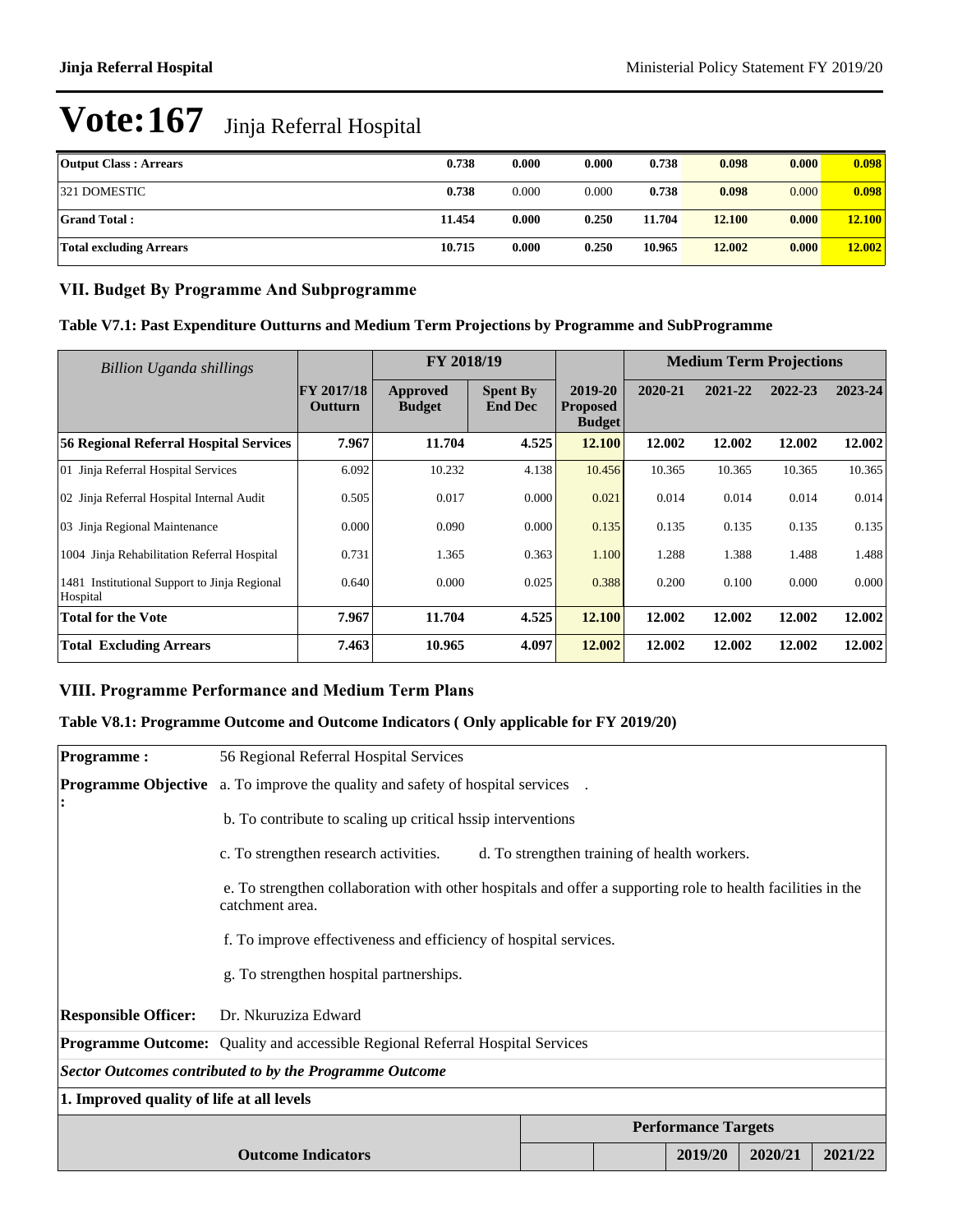|                                                            | <b>Baseline</b> | <b>Base year</b> | <b>Target</b> | Projection   | Projection |
|------------------------------------------------------------|-----------------|------------------|---------------|--------------|------------|
| • Bed occupancy rate                                       | 84%             | 129000           | 85%           | 85%          | 85%        |
| SubProgramme: 01 Jinja Referral Hospital Services          |                 |                  |               |              |            |
| <b>Output: 01 Inpatient services</b>                       |                 |                  |               |              |            |
| No. of in-patients (Admissions)                            |                 |                  | 30,000        | 32,000       | 35,000     |
| Average Length of Stay (ALOS) - days                       |                 |                  | 4             | 4            | 4          |
| Bed Occupancy Rate (BOR)                                   |                 |                  | 85%           | 85%          | 85%        |
| Number of Major Operations (including Ceasarian se         |                 |                  | 20,000        | 22,000       | 25,000     |
| <b>Output: 02 Outpatient services</b>                      |                 |                  |               |              |            |
| No. of general outpatients attended to                     |                 |                  | 140,000       | 142,000      | 143,000    |
| No. of specialised outpatients attended to                 |                 |                  | 129,000       | 131,000      | 133,000    |
| Referral cases in                                          |                 |                  | 1,500         | 1,600        | 1,650      |
| <b>Output: 05 Hospital Management and support services</b> |                 |                  |               |              |            |
| Assets register updated on a quarterly basis               |                 |                  | 4             | 4            | 4          |
| Timely payment of salaries and pensions by the 2           |                 |                  | yes           | yes          | yes        |
| Timely submission of quarterly financial/activity          |                 |                  | yes           | yes          | yes        |
| Output: 06 Prevention and rehabilitation services          |                 |                  |               |              |            |
| No. of antenatal cases (All attendances)                   |                 |                  | 10,730        | 11,000       | 12,000     |
| No. of children immunised (All immunizations)              |                 |                  | <b>11,000</b> | 11,230       | 11,400     |
| No. of family planning users attended to (New and Old)     |                 |                  | 4,500         | 4,520        | 4,600      |
| Number of ANC Visits (All visits)                          |                 |                  | <b>12,000</b> | 12,010       | 1,300      |
| <b>Output: 07 Immunisation Services</b>                    |                 |                  |               |              |            |
| Number of Childhood Vaccinations given (All contac         |                 |                  | 12,300        | 12,500       | 12,500     |
| SubProgramme: 02 Jinja Referral Hospital Internal Audit    |                 |                  |               |              |            |
| <b>Output: 01 Inpatient services</b>                       |                 |                  |               |              |            |
| No. of in-patients (Admissions)                            |                 |                  | 30,000        | 32,000       | 35,000     |
| Average Length of Stay (ALOS) - days                       |                 |                  | 4             | 4            |            |
| Bed Occupancy Rate (BOR)                                   |                 |                  | 85%           | 85%          | 85%        |
| Number of Major Operations (including Ceasarian se         |                 |                  | 4,500         | 4,560        | 5,000      |
| SubProgramme: 03 Jinja Regional Maintenance                |                 |                  |               |              |            |
| <b>Output: 05 Hospital Management and support services</b> |                 |                  |               |              |            |
| Assets register updated on a quarterly basis               |                 |                  | $\mathbf{1}$  | $\mathbf{1}$ | 1          |
| Timely payment of salaries and pensions by the 2           |                 |                  | yes           | yes          | yes        |
|                                                            |                 |                  | yes           | yes          | yes        |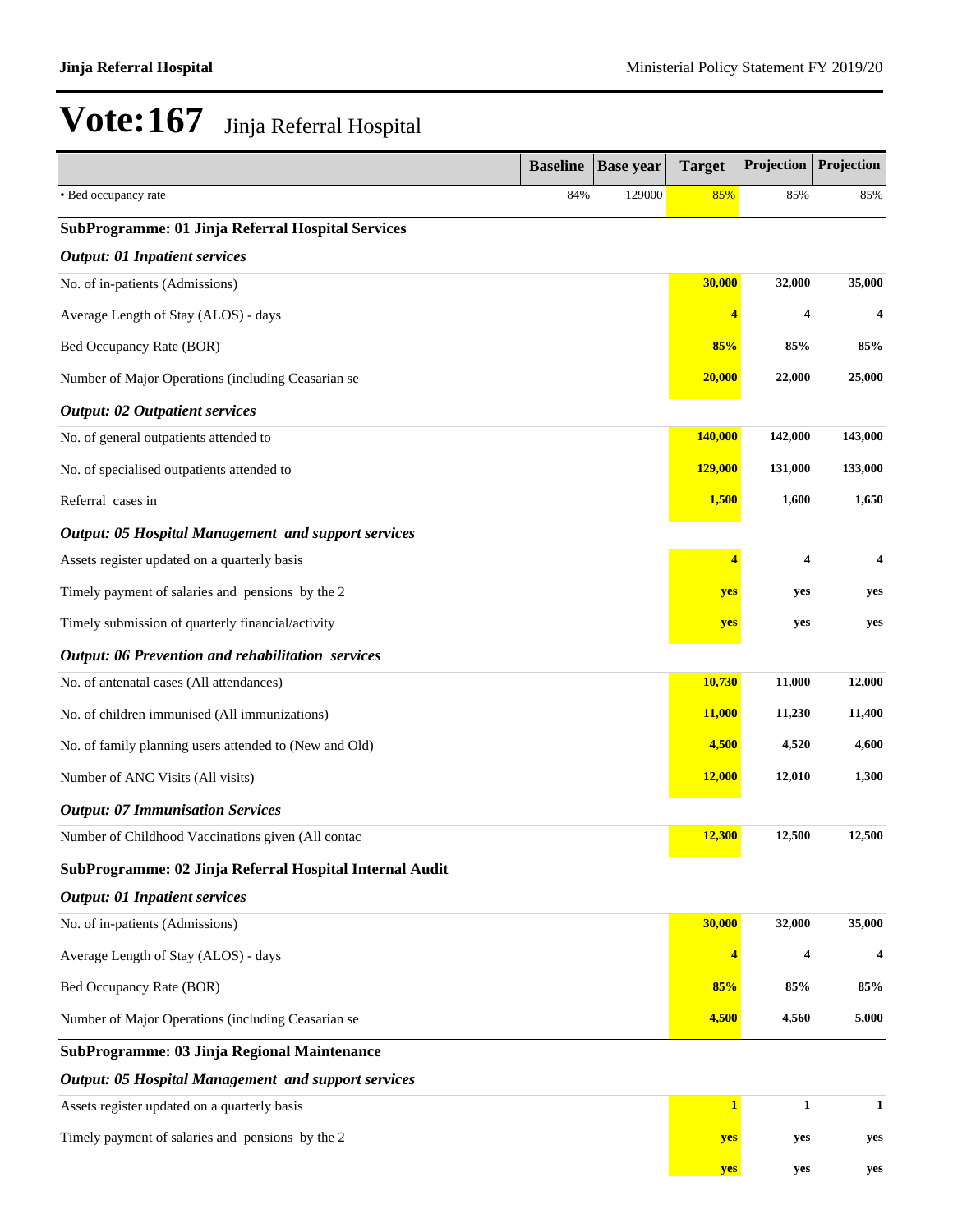| Timely submission of quarterly financial/activity                   |     |     |     |
|---------------------------------------------------------------------|-----|-----|-----|
| SubProgramme: 1004 Jinja Rehabilitation Referral Hospital           |     |     |     |
| <b>Output: 05 Hospital Management and support services</b>          |     |     |     |
| Assets register updated on a quarterly basis                        |     | 1   |     |
| Timely payment of salaries and pensions by the 2                    | yes | yes | yes |
| Timely submission of quarterly financial/activity                   | yes | yes | yes |
| SubProgramme: 1481 Institutional Support to Jinja Regional Hospital |     |     |     |
| <b>Output: 05 Hospital Management and support services</b>          |     |     |     |
| Assets register updated on a quarterly basis                        |     | 1   |     |
| Timely payment of salaries and pensions by the 2                    | yes | yes | yes |
| Timely submission of quarterly financial/activity                   | yes | yes | yes |
| <b>Output: 85 Purchase of Medical Equipment</b>                     |     |     |     |
| Value of medical equipment procured (Ush Bn)                        | .05 | .05 | .05 |

## **IX. Major Capital Investments And Changes In Resource Allocation**

## **Table 9.1: Major Capital Investment (Capital Purchases outputs over 0.5Billion)**

|                                                                                                                                              | FY 2019/20   |                                                        |                                                                                                     |
|----------------------------------------------------------------------------------------------------------------------------------------------|--------------|--------------------------------------------------------|-----------------------------------------------------------------------------------------------------|
| <b>Appr. Budget and Planned Outputs</b>                                                                                                      |              | <b>Expenditures and Achievements by</b><br>end Dec     | <b>Proposed Budget and Planned</b><br><b>Outputs</b>                                                |
| Vote 167 Jinja Referral Hospital                                                                                                             |              |                                                        |                                                                                                     |
| <b>Program: 08 56 Regional Referral Hospital Services</b>                                                                                    |              |                                                        |                                                                                                     |
| Development Project : 1004 Jinja Rehabilitation Referral Hospital                                                                            |              |                                                        |                                                                                                     |
| Output: 08 56 81 Staff houses construction and rehabilitation                                                                                |              |                                                        |                                                                                                     |
| Foundation, walling of the ground floor, second slab(ground<br>floor) and walling of the first floor of the 24 staff unit block<br>completed |              | Evaluation process on going to procure a<br>contractor | Completion of casting the slab of second floor and<br>starting on the brick works of the same floor |
| <b>Total Output Cost(Ushs Thousand)</b>                                                                                                      | 1,100,000    | 276,047                                                | 1,100,000                                                                                           |
| Gou Dev't:                                                                                                                                   | 1,100,000    | 276,047                                                | 1,100,000                                                                                           |
| Ext Fin:                                                                                                                                     | $\mathbf{0}$ | $\Omega$                                               |                                                                                                     |
| $A.I.A$ :                                                                                                                                    | $\mathbf{0}$ | $\Omega$                                               |                                                                                                     |

## **X. Vote Challenges and Plans To Improve Performance**

#### **Vote Challenges**

Limited budget to cater for recurrent needs and utilities despite allocations that seem sufficient depending on previous consumption.Land encroachment that has led to unending court cases.Difficult to attract and retain key specialized staff e.g anesthesiologist ,insufficient staff accommodation .Limited space at the accident and emergency which is seemingly small to handle the swelling numbers of causalities.Theft of hospital property due to improper fence,there is need for a wall fence.

#### **Plans to improve Vote Performance**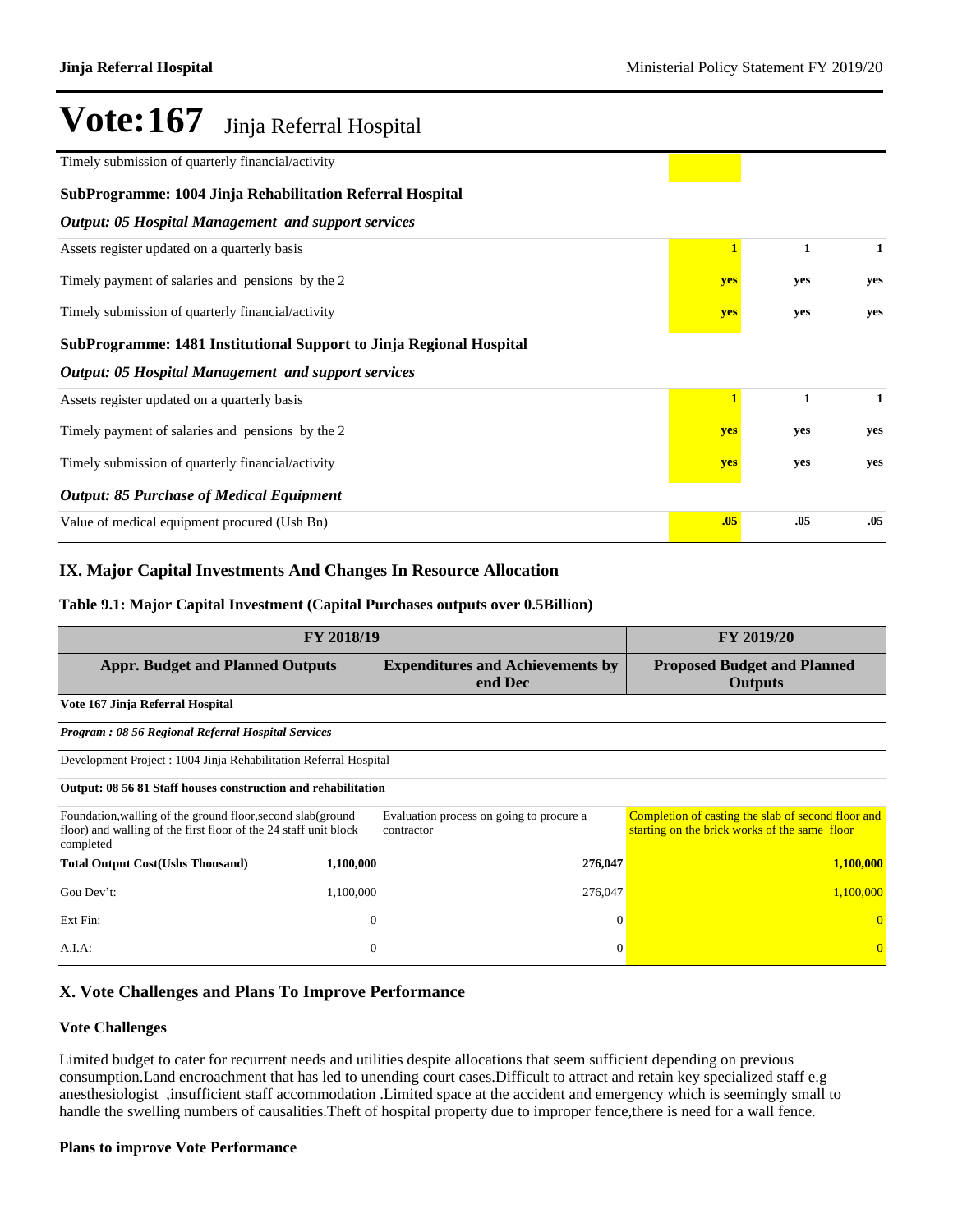Encourage departments to come up with performance projects in their units of which management will support,procure more medical equipments to improve patients diagnosis,participate in the recruitment of key cadres of staff.allocate staff and make the public health department functional.continue with the construction of the staff house block

## **XI Off Budget Support**

#### **Table 11.1 Off-Budget Support by Sub-Programme**

| <b>Billion Uganda Shillings</b>                           | 2018/19 Approved<br><b>Budget</b> | 2019/20 Draft<br><b>Estimates</b> |
|-----------------------------------------------------------|-----------------------------------|-----------------------------------|
| <b>Programme 0856 Regional Referral Hospital Services</b> | 0.00                              | 0.38                              |
| <b>Recurrent Budget Estimates</b>                         |                                   |                                   |
| 01 Jinja Referral Hospital Services                       | 0.00                              | 0.38                              |
| 550-United States of America                              | 0.00                              | 0.38                              |
| <b>Total for Vote</b>                                     | 0.00                              | 0.38                              |

#### **XII. Vote Cross Cutting Policy And Other Budgetary Issues**

#### **Table 12.1: Cross- Cutting Policy Issues**

| <b>Issue Type:</b>                                                      | <b>HIV/AIDS</b>                                                                                                                      |  |  |  |  |  |
|-------------------------------------------------------------------------|--------------------------------------------------------------------------------------------------------------------------------------|--|--|--|--|--|
| Objective:                                                              | To provide a service without break and end result is to have the satisfied client                                                    |  |  |  |  |  |
| <b>Issue of Concern:</b>                                                | Address clients complaints on waiting time                                                                                           |  |  |  |  |  |
| <b>Planned Interventions:</b>                                           | Have more staff in more congested areas, improve on triage                                                                           |  |  |  |  |  |
| <b>Budget Allocation (Billion):</b>                                     | 0.001                                                                                                                                |  |  |  |  |  |
| <b>Performance Indicators:</b><br>Number of Clients complaints reducing |                                                                                                                                      |  |  |  |  |  |
| <b>Issue Type:</b>                                                      | Gender                                                                                                                               |  |  |  |  |  |
| Objective:                                                              | Medical care provided to clients indiscriminately regardless of sex, gender of physical ability                                      |  |  |  |  |  |
| <b>Issue of Concern:</b>                                                | Treat clients nondiscriminatory regardless of sex and gender                                                                         |  |  |  |  |  |
| <b>Planned Interventions:</b>                                           | triage, informative health talk shows, put clear sign posts,                                                                         |  |  |  |  |  |
| <b>Budget Allocation (Billion):</b>                                     | 0.000                                                                                                                                |  |  |  |  |  |
| <b>Performance Indicators:</b>                                          | Patients numbers with disabilities provided with timely service                                                                      |  |  |  |  |  |
| <b>Issue Type:</b>                                                      | <b>Enviroment</b>                                                                                                                    |  |  |  |  |  |
| Objective:                                                              | Protect the environment, through non hazardous medical waste disposal activities, provide bins in<br>the areas of services delivery. |  |  |  |  |  |
| <b>Issue of Concern:</b>                                                | Poor methods of hazardous waste disposal                                                                                             |  |  |  |  |  |
| <b>Planned Interventions:</b>                                           | Have a functional incinerator, sensitize staff to segregate waste                                                                    |  |  |  |  |  |
| <b>Budget Allocation (Billion):</b>                                     | 0.002                                                                                                                                |  |  |  |  |  |
| <b>Performance Indicators:</b>                                          | Timely medical waste disposal and incenerated                                                                                        |  |  |  |  |  |

## **XIII. Personnel Information**

#### **Table 13.1 Staff Establishment Analysis**